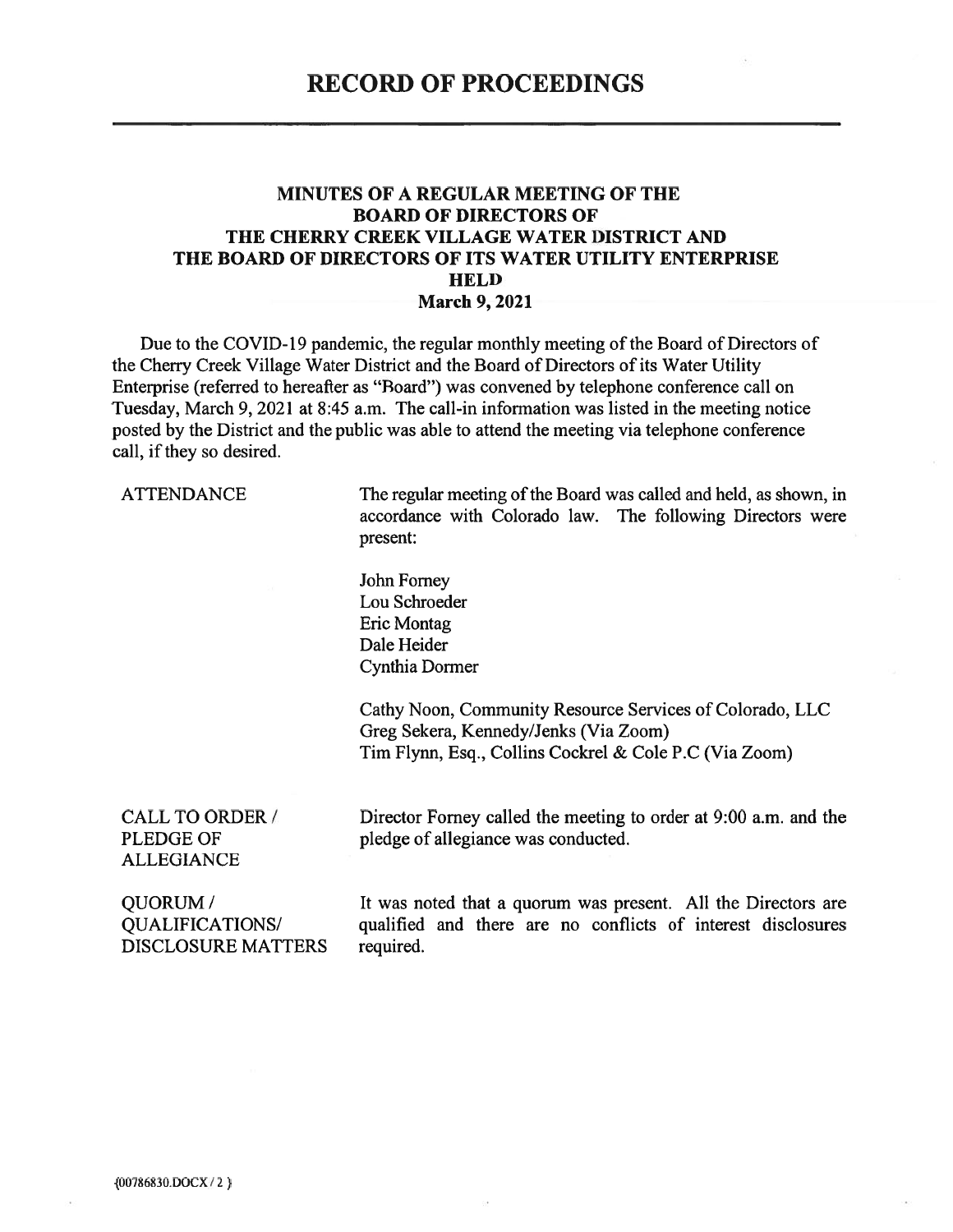## **RECORD OF PROCEEDINGS**

 $\sigma$ 

| <b>ADMINISTRATIVE</b><br><b>MATTERS</b> | Agenda: Upon review and discussion of the Agenda and a motion<br>duly made, seconded and, upon vote, unanimously carried, the<br>Board approved the Agenda.                                                                                                                                                                                                                                                                                                                               |
|-----------------------------------------|-------------------------------------------------------------------------------------------------------------------------------------------------------------------------------------------------------------------------------------------------------------------------------------------------------------------------------------------------------------------------------------------------------------------------------------------------------------------------------------------|
|                                         | Minutes: The Minutes of the February 9, 2021 Regular Board<br>meeting were presented to the Board. Following review and<br>discussion, upon a motion duly made, seconded and, upon vote,<br>unanimously carried, the minutes were approved as amended to<br>correct a spelling error.                                                                                                                                                                                                     |
| PUBLIC COMMENT                          | There were none.                                                                                                                                                                                                                                                                                                                                                                                                                                                                          |
| <b>FINANCIAL MATTERS</b>                | <u>Review and Approve Payment of Claims</u> : Ms. Noon reviewed the<br>March 9, 2021 claims represented by check numbers 1333 -1338<br>totaling \$32,605.70 and claim Auto-Payments to Denver Water<br>totaling \$16,811.37. and Director Checks totaling \$461.75 to reflect<br>grand total claims of \$49,878.82. Following review and discussion,<br>upon motion duly made, seconded and, upon vote, unanimously<br>carried, the Board approved the March 9, 2021 claims as presented. |
|                                         | Review Cash Position and Fund Allocation: Ms. Noon reviewed<br>the Cash Position with the Board for the period February 28, 2021,<br>adjusted as of March 4, 2021. Following review and discussion,<br>upon motion duly made, seconded and, upon vote, unanimously<br>carried, the Board accepted the Cash Position.                                                                                                                                                                      |
|                                         | Financial Statements: Ms. Noon reviewed the Financial Statements<br>for the period ending February 28, 2021. After review, upon motion<br>duly made, seconded and, upon vote, unanimously carried, the<br>Board accepted the Financial Statements as presented.                                                                                                                                                                                                                           |
|                                         | Utility Account Delinquencies: Director Heider reviewed the<br>account delinquencies with the Board. There were seven accounts<br>over 60 days and eight accounts over 90 days.                                                                                                                                                                                                                                                                                                           |
| <b>DIRECTORS ITEMS</b>                  | There were none.                                                                                                                                                                                                                                                                                                                                                                                                                                                                          |
| <b>MANAGEMENT ITEMS</b>                 | reviewed<br>Review<br>Consumption<br>Report:<br>The<br><b>Board</b><br>the<br><b>Consumption Report.</b>                                                                                                                                                                                                                                                                                                                                                                                  |

 $\omega$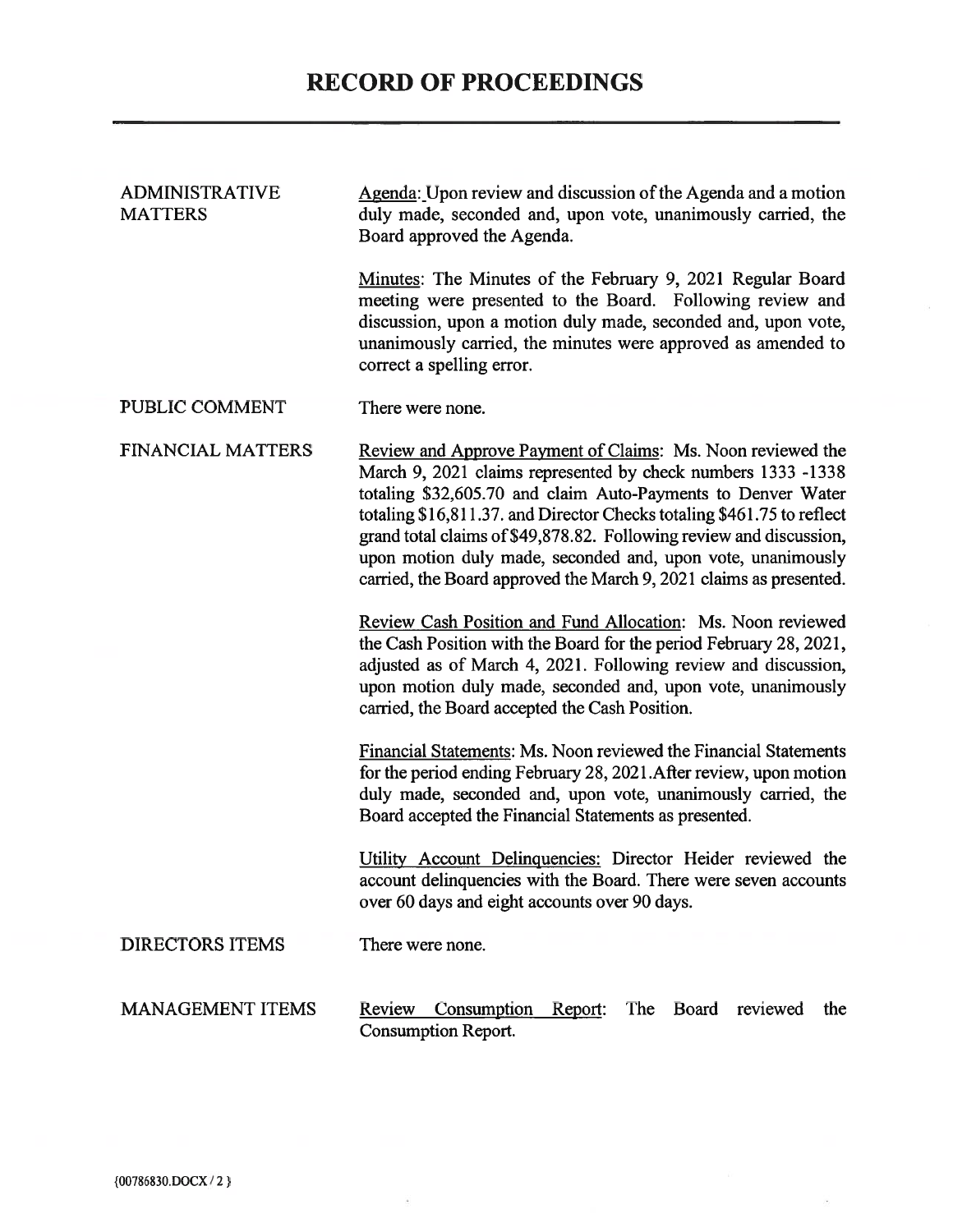## **RECORD OF PROCEEDINGS**

| <b>MAINTENANCE AND</b><br><b>OPERATIONAL MATTERS</b> | Engineering Report: Mr. Sekera reviewed his engineering report<br>with the Board, which is made a part of these Minutes.                                                                                                                                                                                                                                                                                                                                                                                  |
|------------------------------------------------------|-----------------------------------------------------------------------------------------------------------------------------------------------------------------------------------------------------------------------------------------------------------------------------------------------------------------------------------------------------------------------------------------------------------------------------------------------------------------------------------------------------------|
|                                                      | Replacement Meter Program: Mr. Sekera provided an update to the<br>project timeline and is still on track to begin in April. Ms. Noon<br>discussed Special Services charges for CRS staff to integrate the<br>new meter software into the District's billing program as this is not<br>part of the District's operations contract. Similar charges are<br>incurred for the implementation of the GIS system by CRS staff.                                                                                 |
|                                                      | Update and Demo on GIS Implementation: Mr. Sekera<br>demonstrated the GIS system to the Board and showed the work<br>that Denver Water is doing in the District via the GIS program.                                                                                                                                                                                                                                                                                                                      |
| LEGAL                                                | Consideration of Reinstatement of Shut-Offs for Non-Payment of<br>Accounts: Upon review and discussion of the Reinstatement of<br>Shut-Offs for Non-Payment of Accounts with the date of June 1st<br>and a motion duly made, seconded and, upon vote, unanimously<br>carried, the Board approved the shut off date reinstatement.<br>Advance notice to late customers will be sent in March and April<br>with the Final Notice of Shut-off sent in May under the District's<br>adopted delinquent policy. |
|                                                      | Update on Badger Meter Master Agreement: There has been no<br>response from Badger on the agreement with suggested<br>amendments by Mr. Flynn sent to Badger by Mr. Sekera.                                                                                                                                                                                                                                                                                                                               |
| <b>ADJOURNMENT</b>                                   | There being no further business to come before the Board, upon a<br>motion made, seconded and upon vote, unanimously carried, the<br>meeting was adjourned at 10:07 a.m.                                                                                                                                                                                                                                                                                                                                  |
|                                                      | Respectfully submitted,                                                                                                                                                                                                                                                                                                                                                                                                                                                                                   |

Cathy Mor

 $\langle \bullet \rangle$ 

{00786830.DOCX/2}

 $\tau$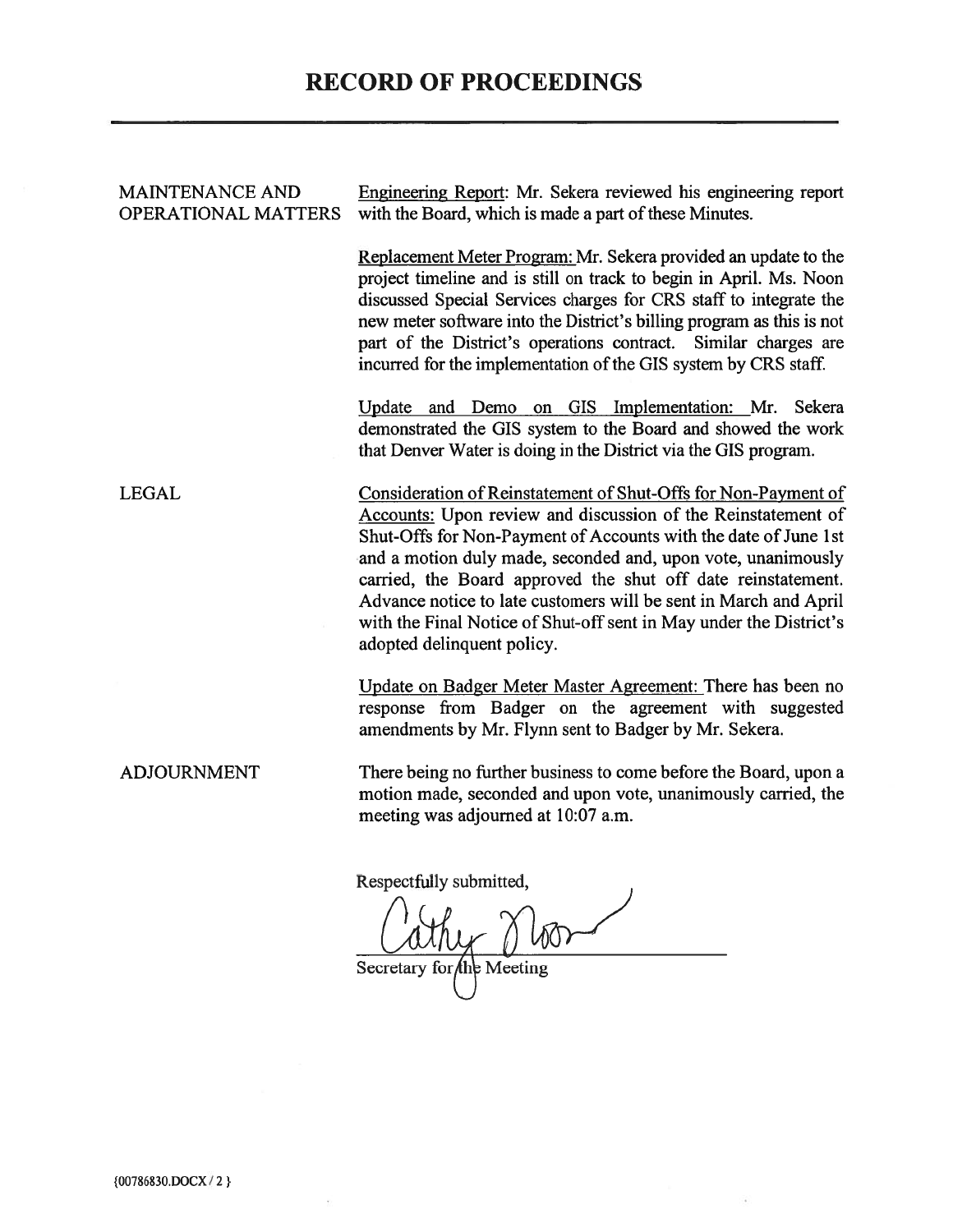

March 4, 2021

#### Memorandum

| To:      | Cathy Noon, District Manager                                                                                                                |
|----------|---------------------------------------------------------------------------------------------------------------------------------------------|
| From:    | Greg S. Sekera, P.E.                                                                                                                        |
| Subject: | Engineering Report for Board of Directors Meeting on March 9, 2021<br><b>Cherry Creek Village Water District</b><br>KJ Job No. 2146003*GENW |

Briefly presented below are the items that we have been involved in during the past month.

- 1. Residential Meter Replacement Project We continue to coordinate with Keystone Utility Services (KUS) regarding the schedule to start the meter installations. KUS intends to start the replacements in April. We are coordinating with them and Badger for customer notifications and installation and training of the new Beacon software on CRS system.
- 2. 2020 System Maintenance Letter As we do every year in March, we have prepared the summary of repairs and maintenance for last year. Our letter was transmitted to Cathy on March 4.
- 3. System Maintenance We coordinated the following maintenance items during the past month:
	- Master Meters The most recent meter readings indicated that the Yosemite meter delivered 3% of the flow and the Dayton meter delivered 97%. Total water supplied to the District was 3.2 MG for the February period (approx. 0.6 MG more than the prior period).

Master Meter Replacements: We continued coordination with Denver Water for their project to replace the District's two master meters this year. The following are updates and items for each location:

*Yosemite Master Meter* – Denver Water will shut down our Yosemite connection to perform valve upgrades on their Conduit in Yosemite on March 9. The work is expected to last several weeks and during this period, the District will only have one feed (supply point), the Dayton connection. During the shutdown Denver will replace the 10-inch meter and several fittings in our vault.

*Dayton Master Meter* – Denver Water's schedule for replacement of the meter in our Dayton vault is late summer or fall. The test isolation with C&L and Denver Water as well as the vault inspection has been completed.

- PRVs There are currently no issues or concerns with the PRVs. The Dayton PRV 6-inch valve will not be replaced as we were hoping to do prior to the Yosemite work beginning March 9. However, the new PRV valve has been delivered and could be installed in an emergency if failure of the existing valve happens during the Yosemite work.
- Meter Transponders There were 14 new reported transponder failures for the February readings. These are in addition to the previous 19 with prior failures that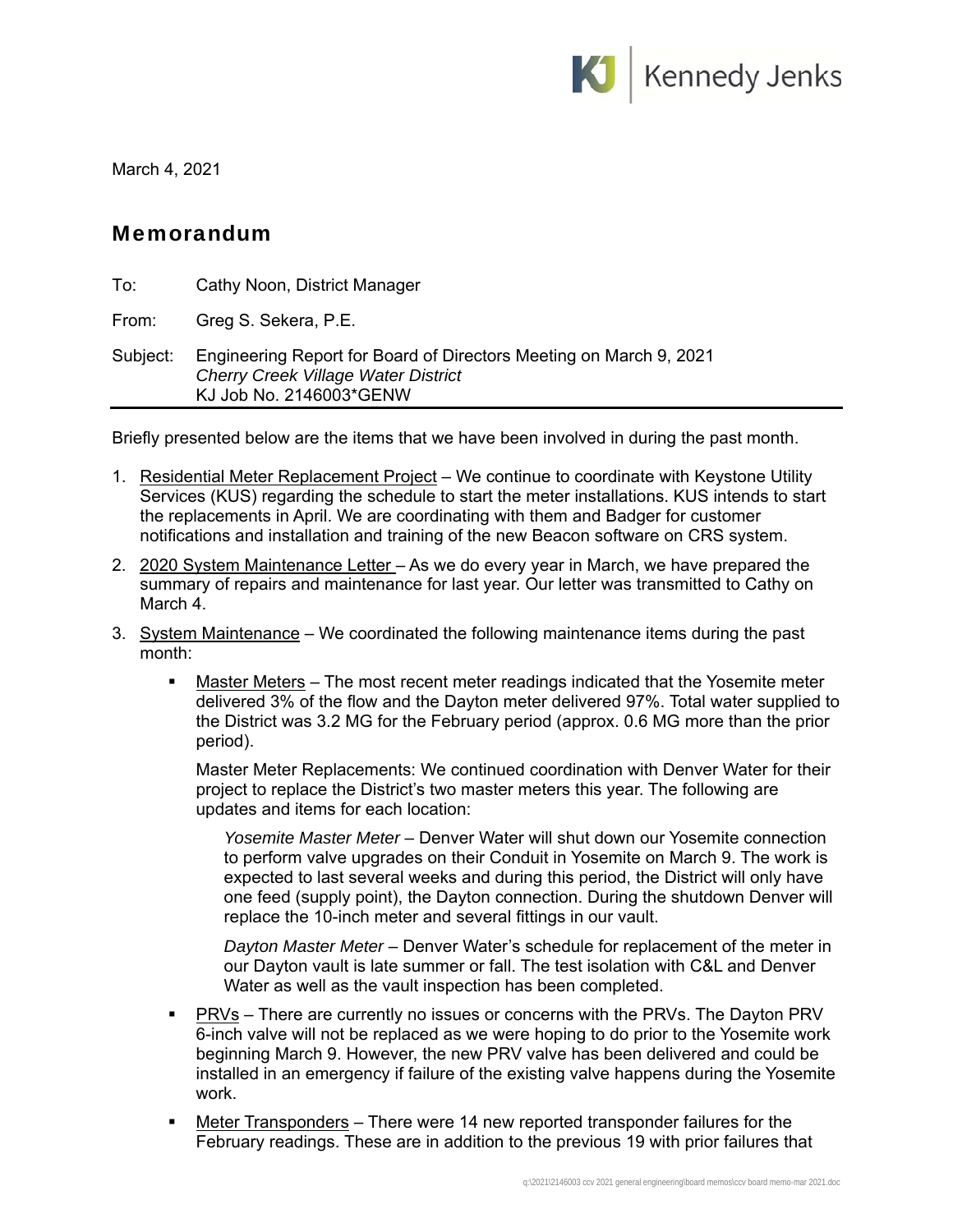### Memorandum

Cathy Noon, District Manager March 4, 2021 Page 2



have not been replaced. There are now 33 residential meters with failed transponders.

- Customer Complaints and Investigations The following are investigations performed at the request of customers this past month.
	- a. No significant issues in February.
- Fire Hydrant and Valve Maintenance C&L completed repair of the valve at Emporia St., and Emporia Ct., and completed final asphalt restoration at the water line break location on S. Akron St. and at the valve repair at Tufts and Yosemite Ct.
- $\blacksquare$  GIS I will attempt to give a brief demonstration of the GIS at the meeting.
- Fire Hydrant Meter The following fire hydrant permits were issued: a. None.
- **Water Line Breaks** No water line breaks or emergencies to report in February.
- Facility Locates Locate requests were above typical in February.
- Maintenance Tracking A copy of the maintenance tracking/schedule is attached.